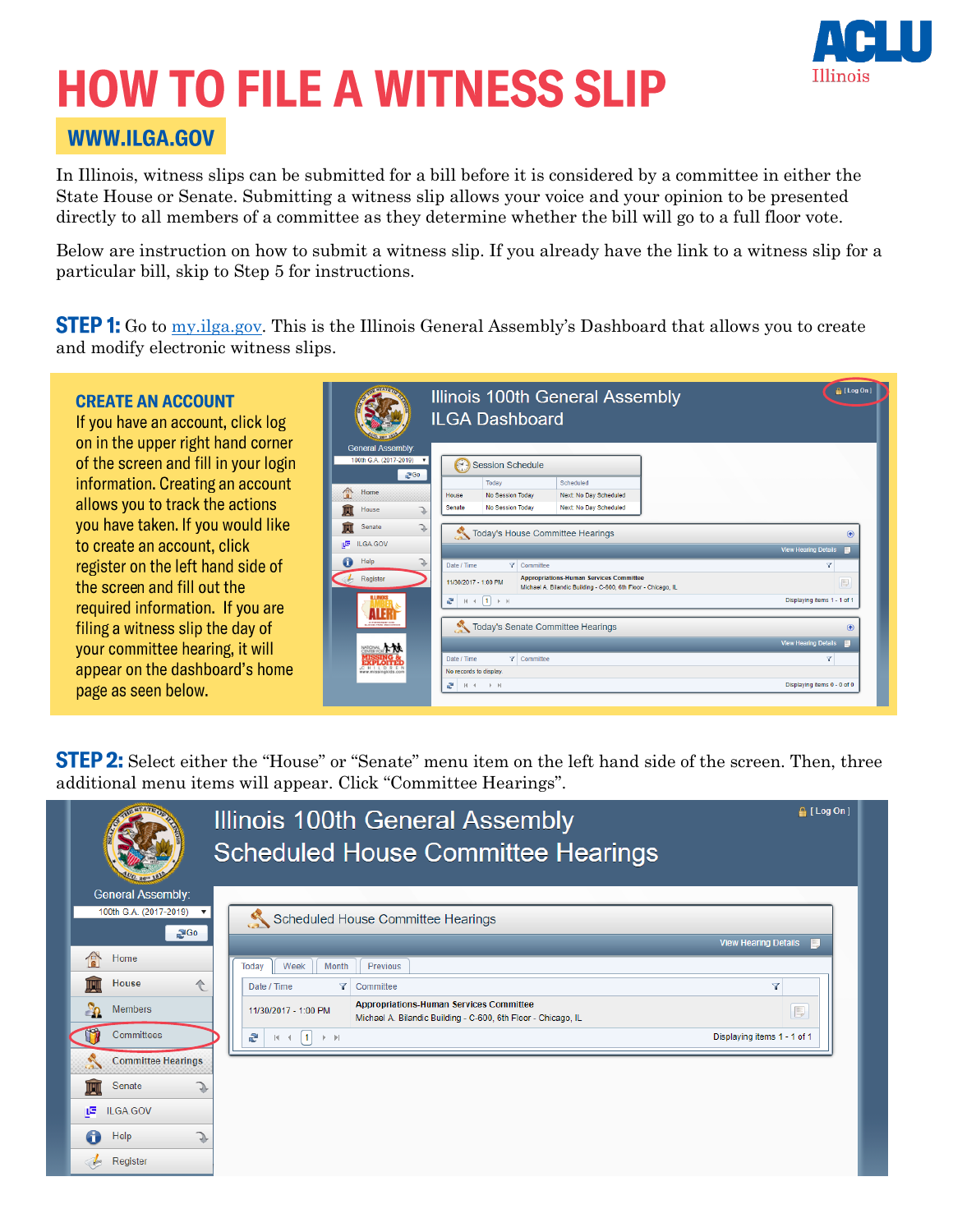**STEP 3:** View committee hearings posted for the day, the week, the month, or previous hearings posted by clicking on the appropriate tab. Find your committee and click on "View Hearing Details" icon on the right to display the committee hearing details screen.

|                               | $\triangle$ [ Log On]<br>Illinois 100th General Assembly<br><b>Scheduled House Committee Hearings</b>                                        |
|-------------------------------|----------------------------------------------------------------------------------------------------------------------------------------------|
| <b>General Assembly:</b>      |                                                                                                                                              |
| 100th G.A. (2017-2019)<br>200 | Scheduled House Committee Hearings                                                                                                           |
|                               | <b>View Hearing Details</b>                                                                                                                  |
| A<br>Home                     | Week<br>Month<br>Previous<br>Todav                                                                                                           |
| House                         | Bate / Time<br>Y Committee<br>Ÿ                                                                                                              |
| LΩ<br><b>Members</b>          | <b>Appropriations-Human Services Committee</b><br>B<br>11/30/2017 - 1:00 PM<br>Michael A. Bilandic Building - C-600, 6th Floor - Chicago, IL |
| m<br>Committees               | Displaying items 1 - Lef-<br>÷<br>$\blacktriangleleft$<br>$ b - b $<br>$\vert \psi \vert$                                                    |
| <b>Committee Hearings</b>     |                                                                                                                                              |
| Senate                        |                                                                                                                                              |
| 讵<br>ILGA.GOV                 |                                                                                                                                              |
| Help                          |                                                                                                                                              |
| Register                      |                                                                                                                                              |

**STEP 4:** There are three types of committee hearings that you may be filing a witness slip for. Examples of all three types are below. You will be navigated to the correct page based off of the committee hearing you selected. Find and select the "Create a Witness Slip" icon which will be found in different locations depending on the type of hearing.

#### **LEGISLATIVE ONLY COMMITTEE HEARING**

|                                                                               |                              | Illinois 98th General Assembly<br><b>Senate Hearing Details</b>                                       |                                                                                                       | in [ Log On]                                 |
|-------------------------------------------------------------------------------|------------------------------|-------------------------------------------------------------------------------------------------------|-------------------------------------------------------------------------------------------------------|----------------------------------------------|
| <b>General Assembly:</b><br>98th G.A. (2013-2015)<br>$\overline{\phantom{a}}$ | Ð                            |                                                                                                       | Electronic witness slips can be submitted up to the end of the day of the committee's scheduled date. |                                              |
| 2400                                                                          |                              |                                                                                                       |                                                                                                       |                                              |
| Home                                                                          |                              | Senate Education Hearing Details                                                                      |                                                                                                       |                                              |
| s<br>House<br>J,<br>Senate<br>иĤ.<br>Members<br>Committees                    |                              | Scheduled Date: 4/11/2014 - 10:41 AM<br>Posting Date: 4/11/2014 - 10:42 AM<br>Items Posted To Hearing | Location : Auditorium - Carle Foundation Hospital - 611 West Park - Urbana, IL                        |                                              |
| $\mathcal{L}_{\mathcal{A}}$<br><b>Committee Hearings</b>                      |                              |                                                                                                       |                                                                                                       | S View Witness Sige<br>C. Create Witness São |
| t.<br><b>ILGA.GOV</b>                                                         | Bit #                        | Sponsor Name                                                                                          | ABR - Short Description                                                                               | Witness Slips                                |
| Help<br>Z                                                                     | HB2213 - SFA1                | Kimberly A. Lightford                                                                                 |                                                                                                       | (d)                                          |
| Register                                                                      | SB580 - SFA1                 | William Delgado                                                                                       |                                                                                                       |                                              |
|                                                                               | SB1301                       | Kimberly A. Lightford                                                                                 | EDUCATION-TECH                                                                                        |                                              |
|                                                                               | SB1571 - SFA2                | William Delgado                                                                                       |                                                                                                       |                                              |
|                                                                               | SB2171                       | Kimberly A. Lightford                                                                                 | EDUCATION-TECH                                                                                        |                                              |
|                                                                               | æ<br> 1 <br>$B - 30$<br>16.4 |                                                                                                       |                                                                                                       | Displaying items 1 - 5 of 5                  |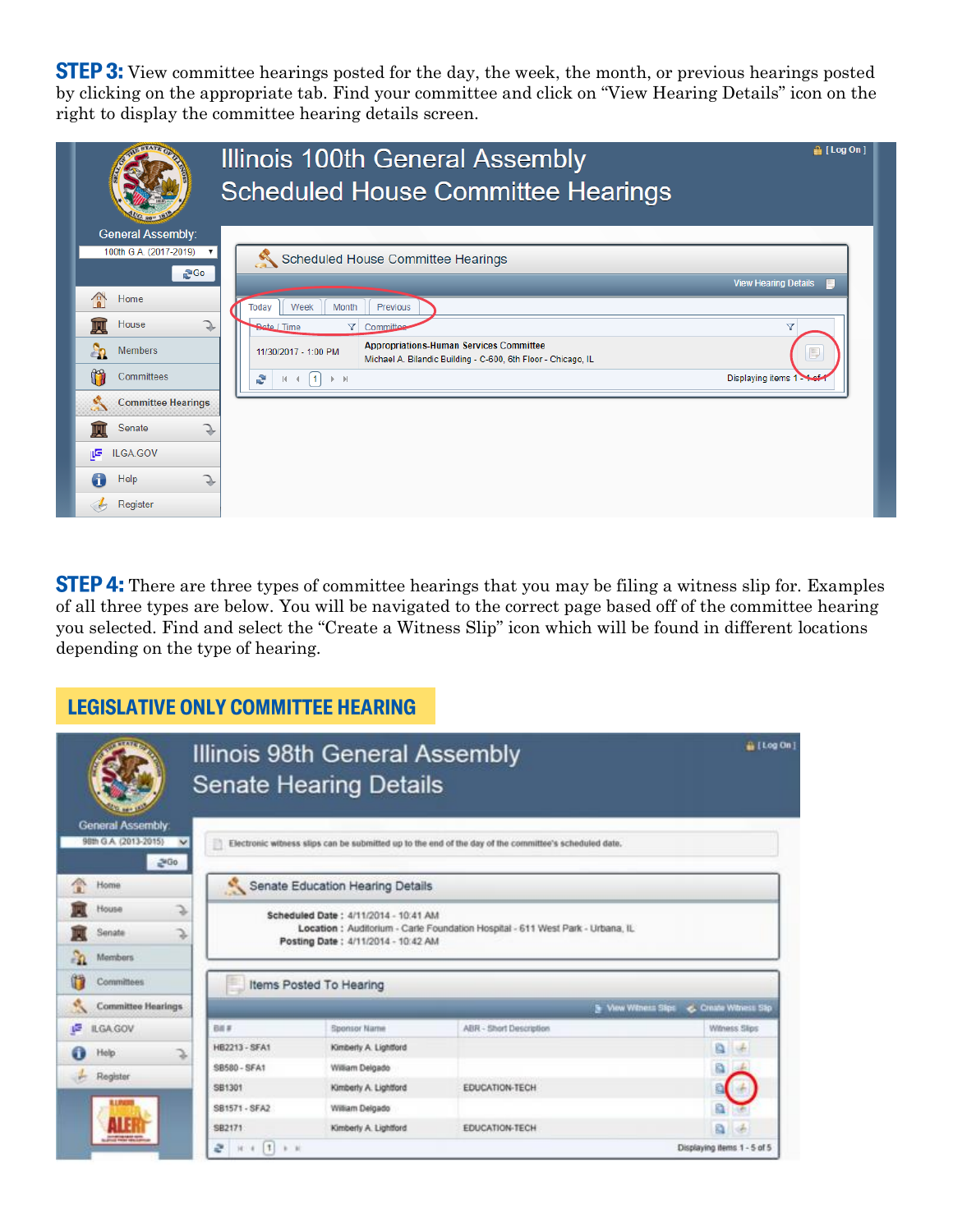## **SUBJECT MATTER ONLY COMMITTEE**

|                                                                                         | $\triangle$ [Log On]<br>Illinois 100th General Assembly<br><b>House Hearing Details</b>                                                                                                                                                                                   |
|-----------------------------------------------------------------------------------------|---------------------------------------------------------------------------------------------------------------------------------------------------------------------------------------------------------------------------------------------------------------------------|
| <b>General Assembly:</b><br>100th G.A. (2017-2019)<br>$\overline{\mathbf{v}}$<br>$E$ Go | Electronic witness slips can be submitted up to the conclusion of the committee hearing.                                                                                                                                                                                  |
| 僧<br>Home                                                                               | House Appropriations-Human Services Committee Hearing Details                                                                                                                                                                                                             |
| House<br>å.<br><b>Members</b><br>m<br>Committees<br><b>Committee Hearings</b>           | Scheduled Date: 11/30/2017 - 1:00 PM<br>Location: C-600, 6th Floor - Michael A. Bilandic Building - - Chicago, IL<br>Posting Date: 11/20/2017 - 12:05 PM<br>Subject Matter: HFS contract with McKinsey & Co.<br><b>Q</b> View Witness Slips<br><b>Create Witness Slip</b> |
| <b>Senate</b><br><b>ILGA.GOV</b><br>哐                                                   | Items Posted To Hearing                                                                                                                                                                                                                                                   |
| Help<br>G                                                                               | <b>C</b> View Witness Slips<br>Create Witness Slip                                                                                                                                                                                                                        |
| Register                                                                                | Bill#<br><b>ABR</b> - Short Description<br><b>Sponsor Name</b><br><b>Witness Slips</b><br>No records to display.                                                                                                                                                          |
| <b>ILLINOIS</b>                                                                         | Displaying items 0 - 0 of 0<br>÷<br>$H \leftarrow \left\lceil 1 \right\rceil$<br>$\begin{array}{ccc} & \multicolumn{3}{c}{} & \multicolumn{3}{c}{} \end{array}$                                                                                                           |

## **SUBJECT MATTER WITH LEGISLATION**

| Senate Criminal Law Hearing Details                  |
|------------------------------------------------------|
| Scheduled Date: 3/20/2014 - 9:00 AM                  |
| Location: 409 - Capitol - - Springfield, IL          |
| Posting Date: 3/14/2014 - 1:29 PM                    |
| Subject Matter: Subject Matter Testimony on SB 3502. |
|                                                      |
| View Witness Slips Create Witness Slip               |
|                                                      |

|        |                   | The View Witness Slips           | Create Witness Stip                  |
|--------|-------------------|----------------------------------|--------------------------------------|
| 日道算    | Sponsor Name      | ABR - Short Description          | Witness Slips                        |
| SB2583 | Michael Noland    | VEH CD-CITATIONS-SIGN & DRIVE    | a<br><b>I</b> st                     |
| SB2798 | John G. Mulroe    | JUV CT-ABUSED MINOR-EVIDENCE     | a<br>$\frac{1}{2}$                   |
| SB2995 | Kwame Raoul       | CRIM PRO-DNA TESTING-MOTIONS     | Q<br>$\frac{1}{2}$                   |
| SB3012 | Heather A. Steans | JUV CT-STATEMENTS-HOMICIDE       |                                      |
| SB3101 | Michael Connelly  | CRIM CD-ARMED VIOLENCE           | a<br>st.                             |
| SB3102 | Michael Connelly  | CRIM PRO-EVIDENCE                | d.<br>Q                              |
| SB3258 | Kwame Raoul       | CORRECTIONS-TECH                 | a<br>i de                            |
| SB3267 | William R. Haine  | CD CORR - SENTENCE CONDITION     | a<br>$\frac{d}{2}$                   |
| SB3275 | Kirk W. Dillard   | CONTROLLED SUB-SCH-1             | a<br>濨                               |
| SB3364 | William E. Brady  | CD CORR-COUNTY IMPACT INCARC     | Q<br>谌                               |
| SB3383 | William R. Haine  | <b>SEX OFFENDER REG-OFFENSES</b> | a<br>vé.                             |
| SB3435 | Chapin Rose       | CRIM CD-AGG ASSAULT-CHILD        | Q<br>$\Phi$                          |
| SB3469 | Kirk W. Dillard   | CONT SUB-FACTORS-SENTENCE        | a<br>谌                               |
| SB3547 | Chapin Rose       | VEH CD-DRIVING ON SUSP LICENSE   | $\left(\frac{f}{\sigma}\right)$<br>Q |
| SB3558 | Toi W. Hutchinson | HUMAN TRAFFICKING                | a<br>$\frac{d}{d\theta}$             |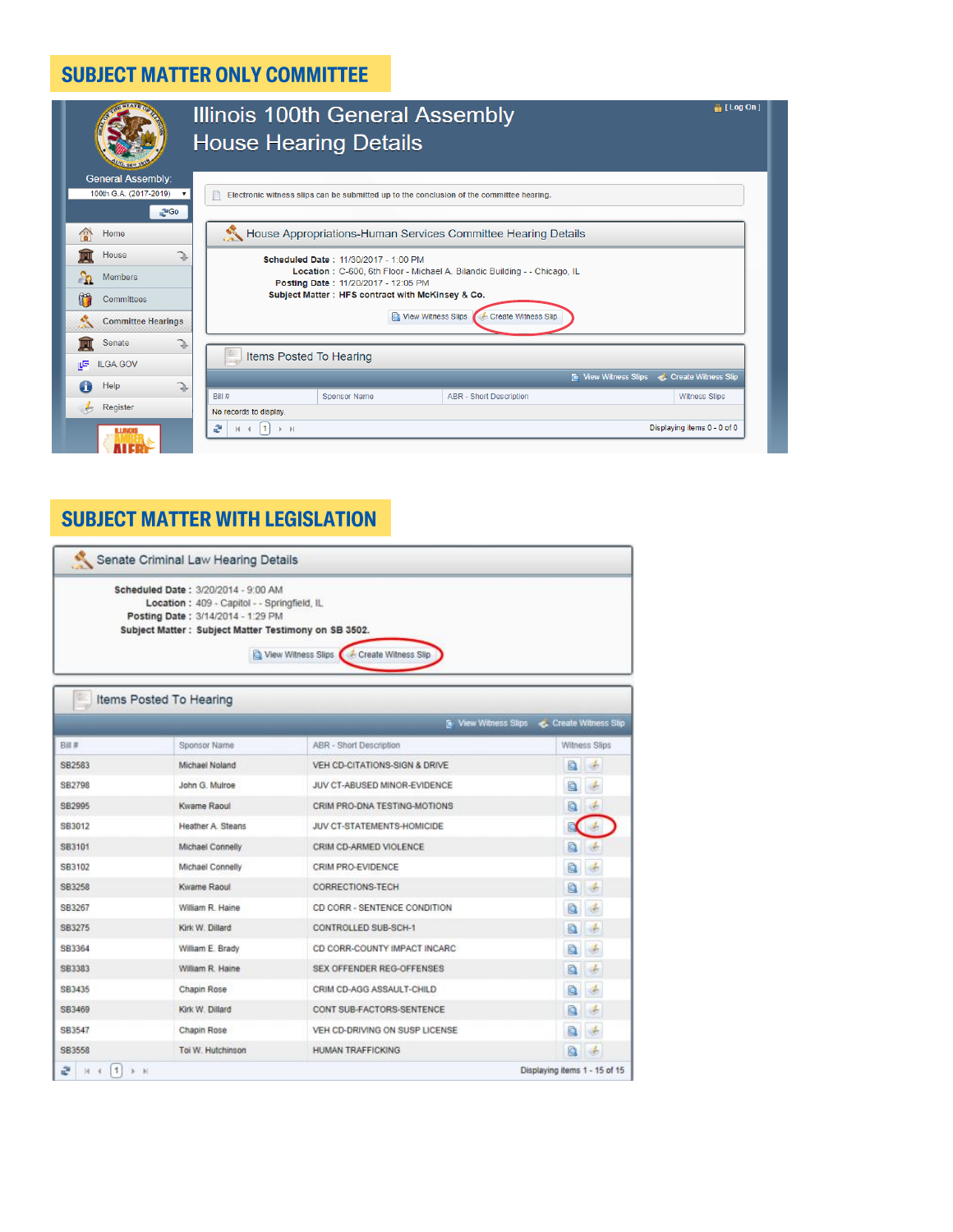### **LEGISLATION WITH AMENDMENTS**

|                           |        | Scheduled Date:: 3/26/2019 - 4:00 PM<br>Location: Room 118 - Capitol Building - - Springfield, IL<br>Posting Date: 3/20/2019 - 11:52 AM |                   |                        |                |
|---------------------------|--------|-----------------------------------------------------------------------------------------------------------------------------------------|-------------------|------------------------|----------------|
|                           |        | Items Posted To Hearing                                                                                                                 |                   |                        |                |
|                           |        |                                                                                                                                         |                   | <b>Vitness Slips</b>   | ◯ Vote Details |
| Bill#                     | Motion | <b>Vote Motion</b>                                                                                                                      | <b>Vote Total</b> | <b>Vote Result</b>     |                |
| HB2059                    |        |                                                                                                                                         |                   |                        | ◉              |
| <b>HB2065</b>             |        |                                                                                                                                         |                   |                        | ❤              |
| <b>HB2066</b>             |        |                                                                                                                                         |                   |                        | ◎<br>F         |
| HB2070                    |        |                                                                                                                                         |                   |                        | ❤              |
| <b>HB2094</b>             |        |                                                                                                                                         |                   |                        | ◎<br>F         |
| <b>HB2094 - HCA1</b>      |        |                                                                                                                                         |                   |                        | ◉              |
| HB2110                    |        |                                                                                                                                         |                   |                        | ◉              |
| HB2111                    |        |                                                                                                                                         |                   |                        | ❤              |
| HB2112                    |        |                                                                                                                                         |                   |                        | ❤              |
| HB2132                    |        |                                                                                                                                         |                   |                        | ❤              |
| HB2134                    |        |                                                                                                                                         |                   |                        | €              |
| <b>HB2134 - HCA2</b>      |        |                                                                                                                                         |                   |                        | G              |
| HB <sub>2424</sub> - HCA3 |        |                                                                                                                                         |                   |                        | ᢦ              |
| HB2135                    |        | <b>Do Pass</b>                                                                                                                          | $19 - 0 - 0$      | Do Pass - Short Debate | Ø              |
| HB2161                    |        |                                                                                                                                         |                   |                        | ❤              |

**STEP 5:** Now, you are ready to file your witness slip. Fill out the following fields with your information.

I. Identification: This includes your name, address, firm/business, title, email, and phone number. If you are representing or working for an organization, insert the name in the firm/business field. If you do not represent or work for an organization then type "self". Use your formal title if you are representing or work for an organization in the title field. If you are not representing or working for an organization, you can leave this blank.

| I. IDENTIFICATION    |                                                                   |  |  |  |  |
|----------------------|-------------------------------------------------------------------|--|--|--|--|
|                      |                                                                   |  |  |  |  |
| Ħ                    | All fields are required unless noted as optional.                 |  |  |  |  |
|                      |                                                                   |  |  |  |  |
| <b>Name</b>          |                                                                   |  |  |  |  |
|                      |                                                                   |  |  |  |  |
| <b>Address</b>       |                                                                   |  |  |  |  |
| City                 | <b>State</b><br>$\overline{\mathbf{v}}$ Zip<br>IL                 |  |  |  |  |
|                      |                                                                   |  |  |  |  |
| <b>Firm/Business</b> |                                                                   |  |  |  |  |
| Or Agency            |                                                                   |  |  |  |  |
| <b>Title</b>         |                                                                   |  |  |  |  |
|                      |                                                                   |  |  |  |  |
| Email                |                                                                   |  |  |  |  |
|                      | (A confirmation email will be sent if email address is provided.) |  |  |  |  |
| Phone                |                                                                   |  |  |  |  |
|                      |                                                                   |  |  |  |  |
| Fax (Optional)       |                                                                   |  |  |  |  |
|                      |                                                                   |  |  |  |  |